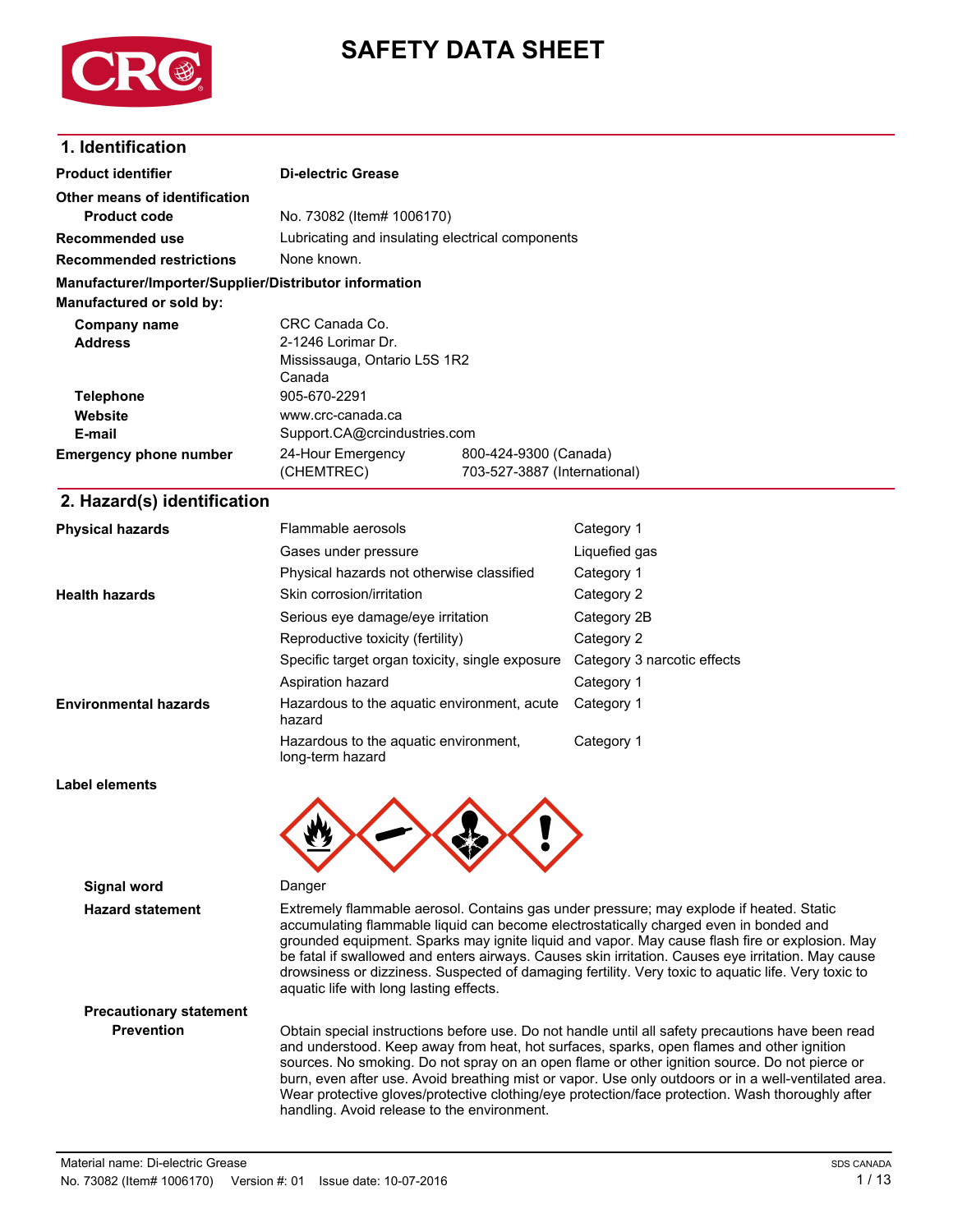| <b>Response</b> | IF SWALLOWED: Immediately call a POISON CENTER/doctor. Do NOT induce vomiting. IF ON<br>SKIN: Wash with plenty of water. If skin irritation occurs: Get medical advice/attention. Take off<br>contaminated clothing and wash it before reuse. IF INHALED: Remove person to fresh air and<br>keep comfortable for breathing. Call a POISON CENTER/doctor if you feel unwell. IF IN EYES:<br>Rinse cautiously with water for several minutes. Remove contact lenses, if present and easy to<br>do. Continue rinsing. If eye irritation persists: Get medical advice/attention. IF exposed or<br>concerned: Get medical advice/attention. In case of leakage, eliminate all ignition sources. Collect<br>spillage. |
|-----------------|-----------------------------------------------------------------------------------------------------------------------------------------------------------------------------------------------------------------------------------------------------------------------------------------------------------------------------------------------------------------------------------------------------------------------------------------------------------------------------------------------------------------------------------------------------------------------------------------------------------------------------------------------------------------------------------------------------------------|
| <b>Storage</b>  | Store in a well-ventilated place. Keep container tightly closed. Store locked up. Protect from<br>sunlight. Do not expose to temperatures exceeding 50°C/122°F.                                                                                                                                                                                                                                                                                                                                                                                                                                                                                                                                                 |
| <b>Disposal</b> | Dispose of contents/container in accordance with local/regional/national/international regulations.                                                                                                                                                                                                                                                                                                                                                                                                                                                                                                                                                                                                             |
| Other hazards   | None known.                                                                                                                                                                                                                                                                                                                                                                                                                                                                                                                                                                                                                                                                                                     |
|                 |                                                                                                                                                                                                                                                                                                                                                                                                                                                                                                                                                                                                                                                                                                                 |

# **3. Composition/information on ingredients**

#### **Mixtures**

| <b>Chemical name</b>                         | Common name and synonyms | <b>CAS number</b> | %         |
|----------------------------------------------|--------------------------|-------------------|-----------|
| liquefied petroleum gas                      |                          | 68476-86-8        | 15 - 40   |
| n-heptane                                    |                          | 142-82-5          | $10 - 30$ |
| polydimethylsiloxane                         |                          | 63148-62-9        | 7 - 13    |
| 2-methylpentane                              |                          | 107-83-5          | $5 - 10$  |
| naphtha (petroleum), hydrotreated<br>light   |                          | 64742-49-0        | $3 - 7$   |
| 2-methylhexane                               |                          | 591-76-4          | $1 - 5$   |
| 3-methylhexane                               |                          | 589-34-4          | $1 - 5$   |
| heptane, branched, cyclic and<br>linear      |                          | 426260-76-6       | $1 - 5$   |
| methylcyclohexane                            |                          | 108-87-2          | $1 - 5$   |
| n-hexane                                     |                          | 110-54-3          | $1 - 5$   |
| solvent naphtha (petroleum), light<br>aliph. |                          | 64742-89-8        | $1 - 5$   |
| 2,2-dimethylbutane                           |                          | 75-83-2           | $0.1 - 1$ |
| 2,3-dimethylbutane                           |                          | 79-29-8           | $0.1 - 1$ |
| 3,3-dimethylpentane                          |                          | 562-49-2          | $0.1 - 1$ |
| 3-ethylpentane                               |                          | 617-78-7          | $0.1 - 1$ |
| 3-methylpentane                              |                          | $96 - 14 - 0$     | $0.1 - 1$ |

The exact percentage (concentration) of composition has been withheld as a trade secret. All concentrations are in percent by weight unless ingredient is a gas. Gas concentrations are in percent by volume.

| 4. First-aid measures                                                        |                                                                                                                                                                                                                                                                       |
|------------------------------------------------------------------------------|-----------------------------------------------------------------------------------------------------------------------------------------------------------------------------------------------------------------------------------------------------------------------|
| <b>Inhalation</b>                                                            | Remove victim to fresh air and keep at rest in a position comfortable for breathing. Call a POISON<br>CENTER or doctor/physician if you feel unwell.                                                                                                                  |
| <b>Skin contact</b>                                                          | Remove contaminated clothing. Wash with plenty of soap and water. If skin irritation occurs: Get<br>medical advice/attention. Wash contaminated clothing before reuse.                                                                                                |
| Eye contact                                                                  | Immediately flush eyes with plenty of water for at least 15 minutes. Remove contact lenses, if<br>present and easy to do. Continue rinsing. Get medical attention if irritation develops and persists.                                                                |
| Ingestion                                                                    | Call a physician or poison control center immediately. Rinse mouth. Do not induce vomiting. If<br>vomiting occurs, keep head low so that stomach content doesn't get into the lungs.                                                                                  |
| <b>Most important</b><br>symptoms/effects, acute and<br>delayed              | Aspiration may cause pulmonary edema and pneumonitis. May cause drowsiness and dizziness.<br>Headache. Nausea, vomiting. Irritation of eyes. Exposed individuals may experience eye tearing,<br>redness, and discomfort. Skin irritation. May cause redness and pain. |
| Indication of immediate<br>medical attention and special<br>treatment needed | Provide general supportive measures and treat symptomatically. Keep victim under observation.<br>Symptoms may be delayed.                                                                                                                                             |
| <b>General information</b>                                                   | IF exposed or concerned: Get medical advice/attention. Ensure that medical personnel are aware<br>of the material(s) involved, and take precautions to protect themselves. Show this safety data<br>sheet to the doctor in attendance.                                |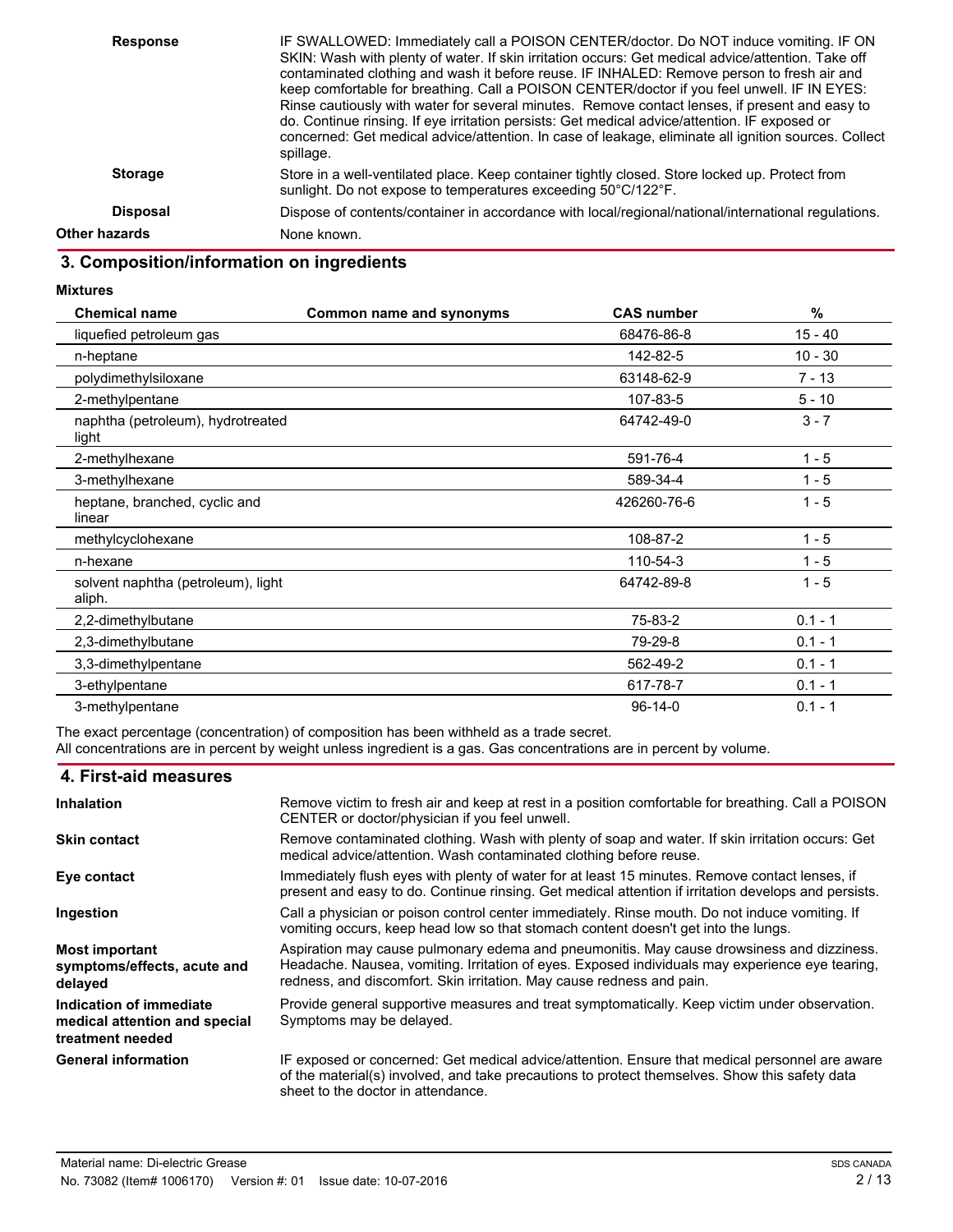| 5. Fire-fighting measures                                        |                                                                                                                                                                                                                                                                                                                                                                                                                                                                                                                                    |
|------------------------------------------------------------------|------------------------------------------------------------------------------------------------------------------------------------------------------------------------------------------------------------------------------------------------------------------------------------------------------------------------------------------------------------------------------------------------------------------------------------------------------------------------------------------------------------------------------------|
| Suitable extinguishing media                                     | Water fog. Foam. Carbon dioxide (CO2). Dry chemical powder, carbon dioxide, sand or earth may<br>be used for small fires only.                                                                                                                                                                                                                                                                                                                                                                                                     |
| <b>Unsuitable extinguishing</b><br>media                         | Do not use water jet as an extinguisher, as this will spread the fire.                                                                                                                                                                                                                                                                                                                                                                                                                                                             |
| Specific hazards arising from<br>the chemical                    | Contents under pressure. Pressurized container may rupture when exposed to heat or flame. This<br>product is a poor conductor of electricity and can become electrostatically charged. If sufficient<br>charge is accumulated, ignition of flammable mixtures can occur. Static electricity accumulation<br>may be significantly increased by the presence of small quantities of water or other contaminants.<br>Material will float and may ignite on surface of water. During fire, gases hazardous to health may<br>be formed. |
| Special protective equipment<br>and precautions for firefighters | Firefighters must use standard protective equipment including flame retardant coat, helmet with<br>face shield, gloves, rubber boots, and in enclosed spaces, SCBA.                                                                                                                                                                                                                                                                                                                                                                |
| <b>Fire fighting</b><br>equipment/instructions                   | In case of fire: Stop leak if safe to do so. Move containers from fire area if you can do so without<br>risk. Containers should be cooled with water to prevent vapor pressure build up.                                                                                                                                                                                                                                                                                                                                           |
| <b>Specific methods</b>                                          | Use standard firefighting procedures and consider the hazards of other involved materials. In the<br>event of fire and/or explosion do not breathe fumes.                                                                                                                                                                                                                                                                                                                                                                          |
| <b>General fire hazards</b>                                      | Extremely flammable aerosol. Contents under pressure. Pressurized container may rupture when<br>exposed to heat or flame.                                                                                                                                                                                                                                                                                                                                                                                                          |

### **6. Accidental release measures**

| Personal precautions,<br>protective equipment and<br>emergency procedures | Keep unnecessary personnel away. Keep people away from and upwind of spill/leak. Remove all<br>possible sources of ignition in the surrounding area. Keep out of low areas. Many gases are<br>heavier than air and will spread along ground and collect in low or confined areas (sewers,<br>basements, tanks). Wear appropriate protective equipment and clothing during clean-up. Avoid<br>breathing mist or vapor. Emergency personnel need self-contained breathing equipment. Do not<br>touch damaged containers or spilled material unless wearing appropriate protective clothing.<br>Ventilate closed spaces before entering them. Use appropriate containment to avoid<br>environmental contamination. Local authorities should be advised if significant spillages cannot be<br>contained. For personal protection, see section 8 of the SDS.                                                                                                                                                                                                                                                                                                                                                                                                                                                                                                                                                                  |
|---------------------------------------------------------------------------|--------------------------------------------------------------------------------------------------------------------------------------------------------------------------------------------------------------------------------------------------------------------------------------------------------------------------------------------------------------------------------------------------------------------------------------------------------------------------------------------------------------------------------------------------------------------------------------------------------------------------------------------------------------------------------------------------------------------------------------------------------------------------------------------------------------------------------------------------------------------------------------------------------------------------------------------------------------------------------------------------------------------------------------------------------------------------------------------------------------------------------------------------------------------------------------------------------------------------------------------------------------------------------------------------------------------------------------------------------------------------------------------------------------------------|
| <b>Methods and materials for</b><br>containment and cleaning up           | Stop leak if you can do so without risk. Eliminate all ignition sources (no smoking, flares, sparks, or<br>flames in immediate area). Keep combustibles (wood, paper, oil, etc.) away from spilled material.<br>This product is miscible in water. Prevent product from entering drains. Absorb in vermiculite, dry<br>sand or earth and place into containers. Following product recovery, flush area with water.                                                                                                                                                                                                                                                                                                                                                                                                                                                                                                                                                                                                                                                                                                                                                                                                                                                                                                                                                                                                       |
|                                                                           | Small Spills: Wipe up with absorbent material (e.g. cloth, fleece). Clean surface thoroughly to<br>remove residual contamination. For waste disposal, see section 13 of the SDS.                                                                                                                                                                                                                                                                                                                                                                                                                                                                                                                                                                                                                                                                                                                                                                                                                                                                                                                                                                                                                                                                                                                                                                                                                                         |
| <b>Environmental precautions</b>                                          | Avoid release to the environment. Inform appropriate managerial or supervisory personnel of all<br>environmental releases. Prevent further leakage or spillage if safe to do so. Avoid discharge into<br>drains, water courses or onto the ground. Use appropriate containment to avoid environmental<br>contamination.                                                                                                                                                                                                                                                                                                                                                                                                                                                                                                                                                                                                                                                                                                                                                                                                                                                                                                                                                                                                                                                                                                  |
| 7. Handling and storage                                                   |                                                                                                                                                                                                                                                                                                                                                                                                                                                                                                                                                                                                                                                                                                                                                                                                                                                                                                                                                                                                                                                                                                                                                                                                                                                                                                                                                                                                                          |
| Precautions for safe handling                                             | Obtain special instructions before use. Do not handle until all safety precautions have been read<br>and understood. Minimize fire risks from flammable and combustible materials (including<br>combustible dust and static accumulating liquids) or dangerous reactions with incompatible<br>materials. Handling operations that can promote accumulation of static charges include but are not<br>limited to: mixing, filtering, pumping at high flow rates, splash filling, creating mists or sprays, tank<br>and container filling, tank cleaning, sampling, gauging, switch loading, vacuum truck operations.<br>Pressurized container: Do not pierce or burn, even after use. Do not use if spray button is missing<br>or defective. Do not spray on a naked flame or any other incandescent material. Do not smoke<br>while using or until sprayed surface is thoroughly dry. Do not cut, weld, solder, drill, grind, or<br>expose containers to heat, flame, sparks, or other sources of ignition. Avoid breathing mist or<br>vapor. Avoid contact with eyes, skin, and clothing. Pregnant or breastfeeding women must not<br>handle this product. Should be handled in closed systems, if possible. Use only in well-ventilated<br>areas. Wear appropriate personal protective equipment. Wash hands thoroughly after handling.<br>Avoid release to the environment. Observe good industrial hygiene practices. |
| Conditions for safe storage,<br>including any incompatibilities           | Level 3 Aerosol.                                                                                                                                                                                                                                                                                                                                                                                                                                                                                                                                                                                                                                                                                                                                                                                                                                                                                                                                                                                                                                                                                                                                                                                                                                                                                                                                                                                                         |
|                                                                           | Pressurized container. Protect from sunlight and do not expose to temperatures exceeding<br>50°C/122 °F. Do not puncture, incinerate or crush. Do not handle or store near an open flame,<br>heat or other sources of ignition. This material can accumulate static charge which may cause<br>spark and become an ignition source. Avoid spark promoters. Store in a well-ventilated place.<br>Store away from incompatible materials (see Section 10 of the SDS).                                                                                                                                                                                                                                                                                                                                                                                                                                                                                                                                                                                                                                                                                                                                                                                                                                                                                                                                                       |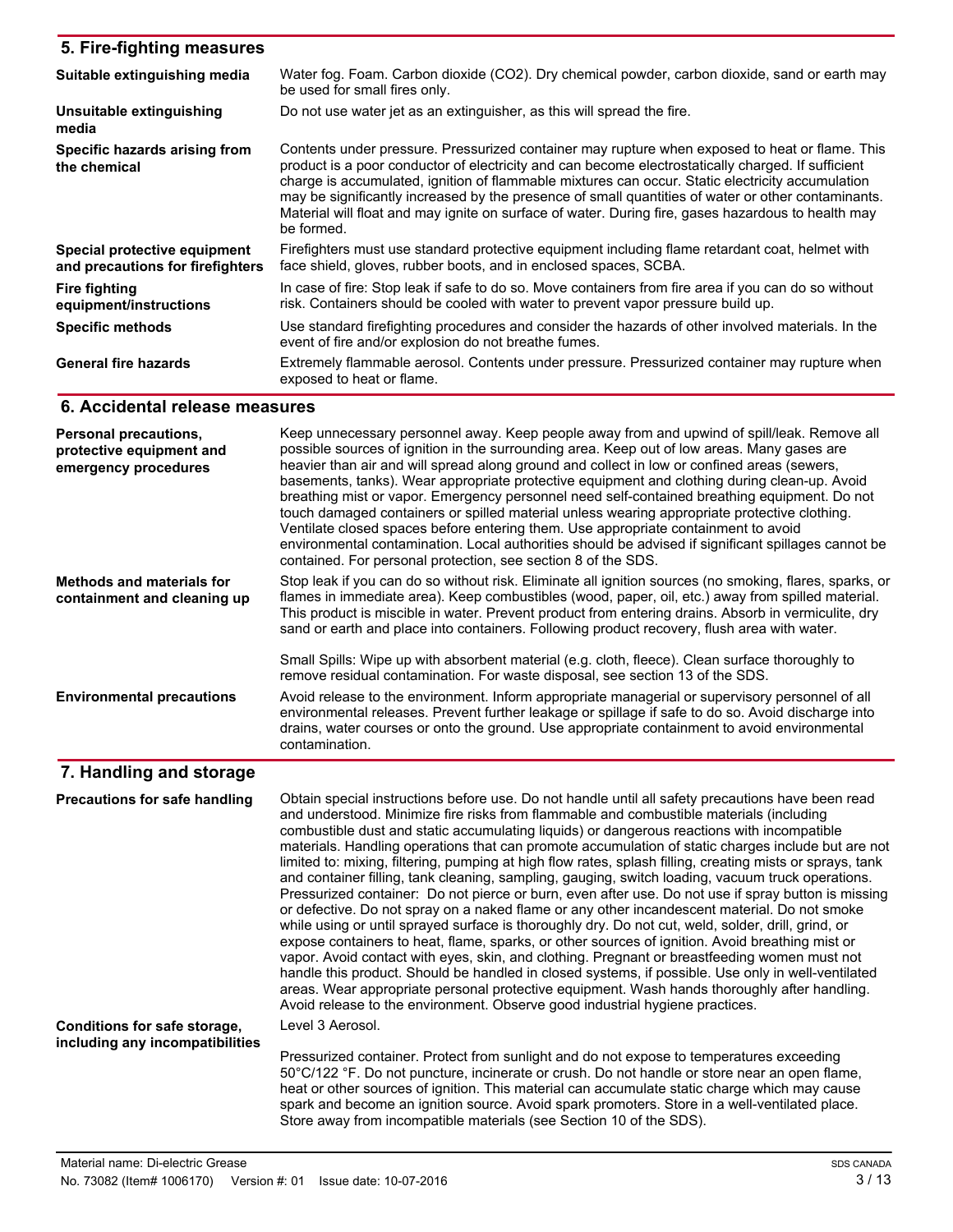### **8. Exposure controls/personal protection**

#### **Occupational exposure limits**

| <b>US. ACGIH Threshold Limit Values</b>     |             |              |  |
|---------------------------------------------|-------------|--------------|--|
| <b>Components</b>                           | <b>Type</b> | <b>Value</b> |  |
| 2,2-dimethylbutane (CAS<br>$75-83-2)$       | <b>STEL</b> | 1000 ppm     |  |
|                                             | <b>TWA</b>  | 500 ppm      |  |
| 2,3-dimethylbutane (CAS<br>79-29-8)         | <b>STEL</b> | 1000 ppm     |  |
|                                             | <b>TWA</b>  | 500 ppm      |  |
| 2-methylhexane (CAS<br>$591 - 76 - 4$       | <b>STEL</b> | 500 ppm      |  |
|                                             | <b>TWA</b>  | 400 ppm      |  |
| 2-methylpentane (CAS<br>$107-83-5$          | <b>STEL</b> | 1000 ppm     |  |
|                                             | <b>TWA</b>  | 500 ppm      |  |
| 3,3-dimethylpentane (CAS<br>$562 - 49 - 2)$ | <b>STEL</b> | 500 ppm      |  |
|                                             | <b>TWA</b>  | 400 ppm      |  |
| 3-ethylpentane (CAS<br>$617 - 78 - 7)$      | <b>STEL</b> | 500 ppm      |  |
|                                             | <b>TWA</b>  | 400 ppm      |  |
| 3-methylhexane (CAS<br>589-34-4)            | <b>STEL</b> | 500 ppm      |  |
|                                             | <b>TWA</b>  | 400 ppm      |  |
| 3-methylpentane (CAS<br>$96-14-0)$          | <b>STEL</b> | 1000 ppm     |  |
|                                             | <b>TWA</b>  | 500 ppm      |  |
| methylcyclohexane (CAS<br>$108-87-2)$       | <b>STEL</b> | 500 ppm      |  |
|                                             | <b>TWA</b>  | 400 ppm      |  |
| n-heptane (CAS 142-82-5)                    | <b>STEL</b> | 500 ppm      |  |
|                                             | <b>TWA</b>  | 400 ppm      |  |
| n-hexane (CAS 110-54-3)                     | <b>TWA</b>  | 50 ppm       |  |

### **Canada. Alberta OELs (Occupational Health & Safety Code, Schedule 1, Table 2)**

| <b>Components</b>                      | <b>Type</b> | <b>Value</b> |  |
|----------------------------------------|-------------|--------------|--|
| 2,2-dimethylbutane (CAS<br>$75-83-2)$  | <b>STEL</b> | 3500 mg/m3   |  |
|                                        |             | 1000 ppm     |  |
|                                        | <b>TWA</b>  | 1760 mg/m3   |  |
|                                        |             | 500 ppm      |  |
| 2,3-dimethylbutane (CAS<br>79-29-8)    | <b>STEL</b> | 3500 mg/m3   |  |
|                                        |             | 1000 ppm     |  |
|                                        | <b>TWA</b>  | 1760 mg/m3   |  |
|                                        |             | 500 ppm      |  |
| 2-methylhexane (CAS<br>591-76-4)       | <b>STEL</b> | 2050 mg/m3   |  |
|                                        |             | 500 ppm      |  |
|                                        | <b>TWA</b>  | 1640 mg/m3   |  |
|                                        |             | 400 ppm      |  |
| 2-methylpentane (CAS<br>$107 - 83 - 5$ | <b>STEL</b> | 3500 mg/m3   |  |
|                                        |             | 1000 ppm     |  |
|                                        | <b>TWA</b>  | 1760 mg/m3   |  |
|                                        |             | 500 ppm      |  |
| 3,3-dimethylpentane (CAS<br>562-49-2)  | <b>STEL</b> | 2050 mg/m3   |  |
|                                        |             | 500 ppm      |  |
|                                        | <b>TWA</b>  | 1640 mg/m3   |  |
|                                        |             | 400 ppm      |  |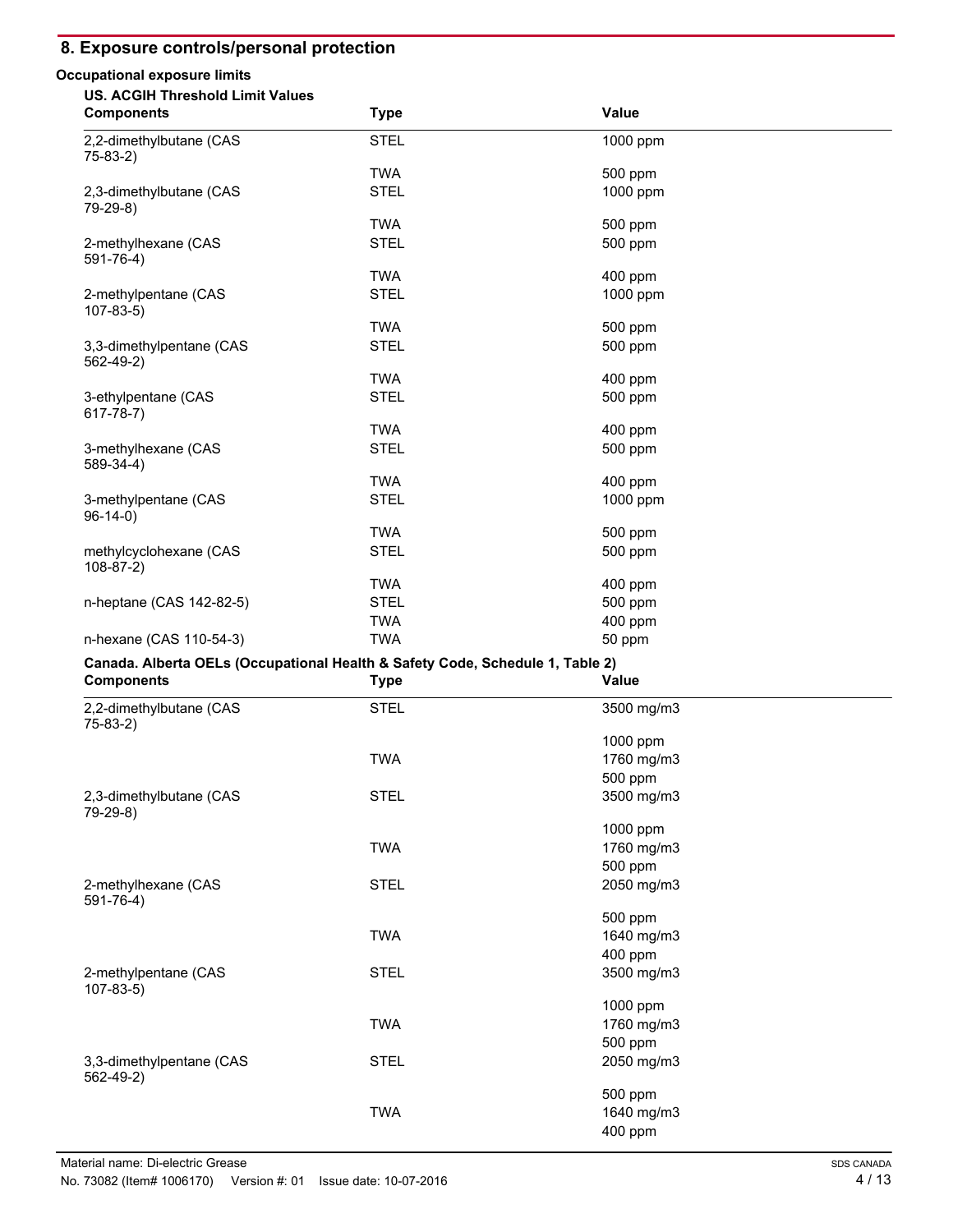| <b>Components</b>                                                | <b>Type</b> | Value      |  |
|------------------------------------------------------------------|-------------|------------|--|
| 3-ethylpentane (CAS<br>$617 - 78 - 7)$                           | <b>STEL</b> | 2050 mg/m3 |  |
|                                                                  |             | 500 ppm    |  |
|                                                                  | <b>TWA</b>  | 1640 mg/m3 |  |
|                                                                  |             | 400 ppm    |  |
| 3-methylhexane (CAS<br>589-34-4)                                 | <b>STEL</b> | 2050 mg/m3 |  |
|                                                                  |             | 500 ppm    |  |
|                                                                  | <b>TWA</b>  | 1640 mg/m3 |  |
|                                                                  |             | 400 ppm    |  |
| 3-methylpentane (CAS<br>$96-14-0)$                               | <b>STEL</b> | 3500 mg/m3 |  |
|                                                                  |             | 1000 ppm   |  |
|                                                                  | <b>TWA</b>  | 1760 mg/m3 |  |
|                                                                  |             | 500 ppm    |  |
| methylcyclohexane (CAS<br>$108-87-2)$                            | <b>STEL</b> | 2050 mg/m3 |  |
|                                                                  |             | 500 ppm    |  |
|                                                                  | <b>TWA</b>  | 1610 mg/m3 |  |
|                                                                  |             | 400 ppm    |  |
| naphtha (petroleum),<br>hydrotreated light (CAS<br>64742-49-0)   | <b>TWA</b>  | 1590 mg/m3 |  |
|                                                                  |             | 400 ppm    |  |
| n-heptane (CAS 142-82-5)                                         | <b>STEL</b> | 2050 mg/m3 |  |
|                                                                  |             | 500 ppm    |  |
|                                                                  | <b>TWA</b>  | 1640 mg/m3 |  |
|                                                                  |             | 400 ppm    |  |
| n-hexane (CAS 110-54-3)                                          | <b>TWA</b>  | 176 mg/m3  |  |
|                                                                  |             | 50 ppm     |  |
| solvent naphtha<br>(petroleum), light aliph.<br>(CAS 64742-89-8) | <b>TWA</b>  | 1590 mg/m3 |  |

# **Canada. Alberta OELs (Occupational Health & Safety Code, Schedule 1, Table 2)**

400 ppm

#### **Canada. British Columbia OELs. (Occupational Exposure Limits for Chemical Substances, Occupational Health and Safety Regulation 296/97, as amended)**

| <b>Components</b>                           | Type        | Value     |  |
|---------------------------------------------|-------------|-----------|--|
| 2,2-dimethylbutane (CAS<br>$75-83-2)$       | <b>TWA</b>  | 200 ppm   |  |
| 2,3-dimethylbutane (CAS<br>79-29-8)         | TWA         | 200 ppm   |  |
| 2-methylhexane (CAS<br>$591 - 76 - 4$ )     | <b>STEL</b> | 500 ppm   |  |
|                                             | TWA         | 400 ppm   |  |
| 2-methylpentane (CAS<br>$107 - 83 - 5$      | TWA         | 200 ppm   |  |
| 3,3-dimethylpentane (CAS<br>$562 - 49 - 2)$ | <b>STEL</b> | 500 ppm   |  |
|                                             | TWA         | 400 ppm   |  |
| 3-ethylpentane (CAS<br>$617 - 78 - 7)$      | <b>STEL</b> | 500 ppm   |  |
|                                             | <b>TWA</b>  | 400 ppm   |  |
| 3-methylhexane (CAS<br>589-34-4)            | <b>STEL</b> | 500 ppm   |  |
|                                             | TWA         | 400 ppm   |  |
| 3-methylpentane (CAS<br>$96-14-0)$          | TWA         | $200$ ppm |  |
| methylcyclohexane (CAS<br>$108 - 87 - 2$    | <b>STEL</b> | 500 ppm   |  |
|                                             | TWA         | 400 ppm   |  |
| n-heptane (CAS 142-82-5)                    | <b>STEL</b> | 500 ppm   |  |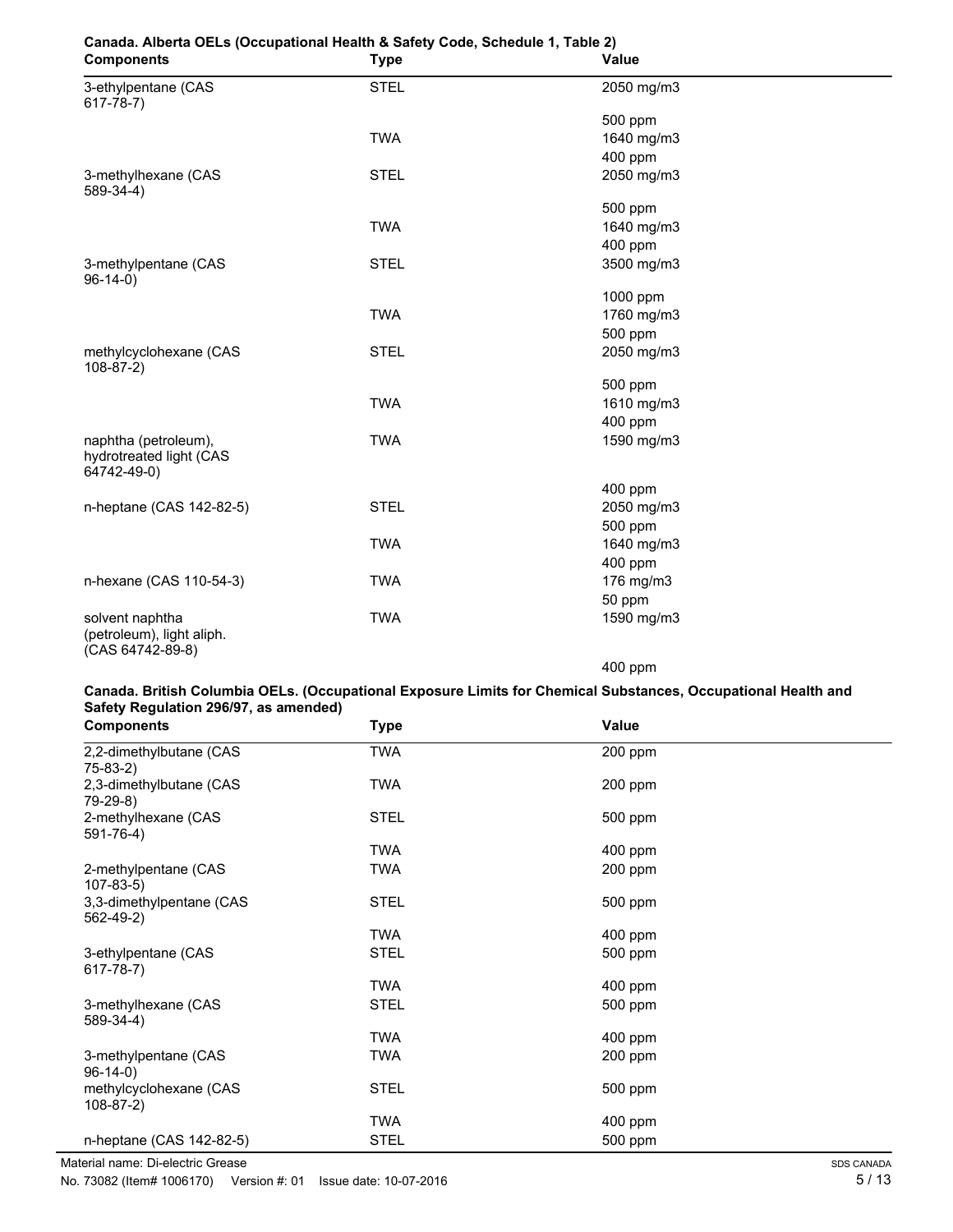| Safety Regulation 296/97, as amended)<br><b>Components</b>                   | <b>Type</b> | Value               |  |
|------------------------------------------------------------------------------|-------------|---------------------|--|
|                                                                              | <b>TWA</b>  | 400 ppm             |  |
| n-hexane (CAS 110-54-3)                                                      | <b>TWA</b>  | 20 ppm              |  |
| Canada. Manitoba OELs (Reg. 217/2006, The Workplace Safety And Health Act)   |             |                     |  |
| <b>Components</b>                                                            | <b>Type</b> | <b>Value</b>        |  |
| 2,2-dimethylbutane (CAS                                                      | <b>STEL</b> | 1000 ppm            |  |
| $75-83-2)$                                                                   |             |                     |  |
|                                                                              | <b>TWA</b>  | 500 ppm             |  |
| 2,3-dimethylbutane (CAS                                                      | <b>STEL</b> | 1000 ppm            |  |
| 79-29-8)                                                                     |             |                     |  |
|                                                                              | <b>TWA</b>  | 500 ppm             |  |
| 2-methylhexane (CAS<br>$591 - 76 - 4$ )                                      | <b>STEL</b> | 500 ppm             |  |
|                                                                              | <b>TWA</b>  | 400 ppm             |  |
| 2-methylpentane (CAS                                                         | <b>STEL</b> | 1000 ppm            |  |
| $107 - 83 - 5$                                                               |             |                     |  |
|                                                                              | <b>TWA</b>  | 500 ppm             |  |
| 3,3-dimethylpentane (CAS                                                     | <b>STEL</b> | 500 ppm             |  |
| $562 - 49 - 2)$                                                              | <b>TWA</b>  |                     |  |
| 3-ethylpentane (CAS                                                          | <b>STEL</b> | 400 ppm<br>500 ppm  |  |
| $617 - 78 - 7)$                                                              |             |                     |  |
|                                                                              | <b>TWA</b>  | 400 ppm             |  |
| 3-methylhexane (CAS                                                          | <b>STEL</b> | 500 ppm             |  |
| 589-34-4)                                                                    |             |                     |  |
|                                                                              | <b>TWA</b>  | 400 ppm             |  |
| 3-methylpentane (CAS                                                         | <b>STEL</b> | 1000 ppm            |  |
| $96-14-0)$                                                                   | <b>TWA</b>  | 500 ppm             |  |
| methylcyclohexane (CAS                                                       | <b>STEL</b> | 500 ppm             |  |
| $108-87-2)$                                                                  |             |                     |  |
|                                                                              | <b>TWA</b>  | 400 ppm             |  |
| n-heptane (CAS 142-82-5)                                                     | <b>STEL</b> | 500 ppm             |  |
|                                                                              | <b>TWA</b>  | 400 ppm             |  |
| n-hexane (CAS 110-54-3)                                                      | <b>TWA</b>  | 50 ppm              |  |
| Canada. Ontario OELs. (Control of Exposure to Biological or Chemical Agents) |             |                     |  |
| <b>Components</b>                                                            | <b>Type</b> | Value               |  |
| 2,2-dimethylbutane (CAS                                                      | <b>STEL</b> | 1000 ppm            |  |
| $75-83-2)$                                                                   |             |                     |  |
|                                                                              | <b>TWA</b>  | 500 ppm             |  |
| 2,3-dimethylbutane (CAS                                                      | <b>STEL</b> | 1000 ppm            |  |
| 79-29-8)                                                                     | <b>TWA</b>  | 500 ppm             |  |
| 2-methylhexane (CAS                                                          | <b>STEL</b> | 500 ppm             |  |
| $591 - 76 - 4$                                                               |             |                     |  |
|                                                                              | <b>TWA</b>  | 400 ppm             |  |
| 2-methylpentane (CAS                                                         | <b>STEL</b> | 1000 ppm            |  |
| $107 - 83 - 5$                                                               |             |                     |  |
|                                                                              | <b>TWA</b>  | 500 ppm             |  |
| 3,3-dimethylpentane (CAS<br>$562 - 49 - 2)$                                  | <b>STEL</b> | 500 ppm             |  |
|                                                                              | <b>TWA</b>  | 400 ppm             |  |
| 3-ethylpentane (CAS                                                          | <b>STEL</b> | 500 ppm             |  |
| $617 - 78 - 7)$                                                              |             |                     |  |
|                                                                              | <b>TWA</b>  | 400 ppm             |  |
| 3-methylhexane (CAS                                                          | <b>STEL</b> | 500 ppm             |  |
| 589-34-4)                                                                    | <b>TWA</b>  |                     |  |
| 3-methylpentane (CAS                                                         | <b>STEL</b> | 400 ppm<br>1000 ppm |  |
| $96-14-0)$                                                                   |             |                     |  |

**Canada. British Columbia OELs. (Occupational Exposure Limits for Chemical Substances, Occupational Health and**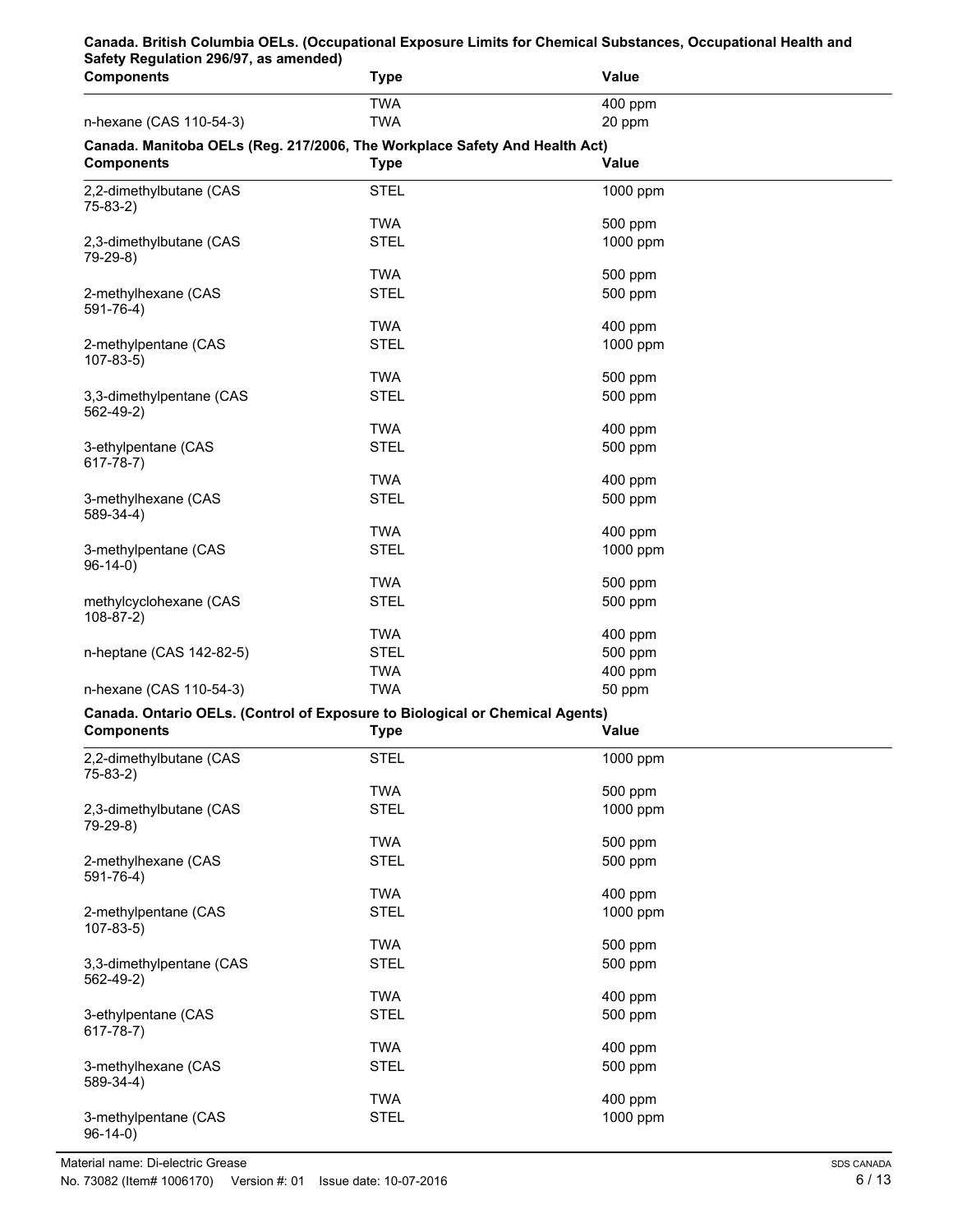| Canada. Ontario OELs. (Control of Exposure to Biological or Chemical Agents)<br><b>Components</b>    | <b>Type</b> |                                           |                                   | Value                |                   |
|------------------------------------------------------------------------------------------------------|-------------|-------------------------------------------|-----------------------------------|----------------------|-------------------|
|                                                                                                      | <b>TWA</b>  |                                           |                                   | 500 ppm              |                   |
| methylcyclohexane (CAS<br>$108-87-2)$                                                                | <b>STEL</b> |                                           |                                   | 500 ppm              |                   |
|                                                                                                      | <b>TWA</b>  |                                           |                                   | 400 ppm              |                   |
| n-heptane (CAS 142-82-5)                                                                             | <b>STEL</b> |                                           |                                   | 500 ppm              |                   |
|                                                                                                      | <b>TWA</b>  |                                           |                                   | 400 ppm              |                   |
| n-hexane (CAS 110-54-3)                                                                              | <b>TWA</b>  |                                           |                                   | 50 ppm               |                   |
| Canada. Quebec OELs. (Ministry of Labor - Regulation Respecting the Quality of the Work Environment) |             |                                           |                                   |                      |                   |
| <b>Components</b>                                                                                    | <b>Type</b> |                                           |                                   | Value                |                   |
| 2,2-dimethylbutane (CAS<br>$75-83-2)$                                                                | <b>STEL</b> |                                           |                                   | 3500 mg/m3           |                   |
|                                                                                                      |             |                                           |                                   | 1000 ppm             |                   |
|                                                                                                      | <b>TWA</b>  |                                           |                                   | 1760 mg/m3           |                   |
|                                                                                                      |             |                                           |                                   | 500 ppm              |                   |
| 2,3-dimethylbutane (CAS                                                                              | <b>STEL</b> |                                           |                                   | 3500 mg/m3           |                   |
| 79-29-8)                                                                                             |             |                                           |                                   |                      |                   |
|                                                                                                      |             |                                           |                                   | 1000 ppm             |                   |
|                                                                                                      | <b>TWA</b>  |                                           |                                   | 1760 mg/m3           |                   |
|                                                                                                      |             |                                           |                                   | 500 ppm              |                   |
| 2-methylpentane (CAS                                                                                 | <b>STEL</b> |                                           |                                   | 3500 mg/m3           |                   |
| $107-83-5$                                                                                           |             |                                           |                                   |                      |                   |
|                                                                                                      |             |                                           |                                   | 1000 ppm             |                   |
|                                                                                                      | <b>TWA</b>  |                                           |                                   | 1760 mg/m3           |                   |
|                                                                                                      |             |                                           |                                   | 500 ppm              |                   |
| 3-methylpentane (CAS<br>$96-14-0$                                                                    | <b>STEL</b> |                                           |                                   | 3500 mg/m3           |                   |
|                                                                                                      |             |                                           |                                   | 1000 ppm             |                   |
|                                                                                                      | <b>TWA</b>  |                                           |                                   | 1760 mg/m3           |                   |
|                                                                                                      |             |                                           |                                   | 500 ppm              |                   |
| methylcyclohexane (CAS<br>$108-87-2)$                                                                | <b>TWA</b>  |                                           |                                   | 1610 mg/m3           |                   |
|                                                                                                      |             |                                           |                                   | 400 ppm              |                   |
| naphtha (petroleum),<br>hydrotreated light (CAS                                                      | <b>TWA</b>  |                                           |                                   | 1590 mg/m3           |                   |
| 64742-49-0)                                                                                          |             |                                           |                                   |                      |                   |
|                                                                                                      |             |                                           |                                   | 400 ppm              |                   |
| n-heptane (CAS 142-82-5)                                                                             | <b>STEL</b> |                                           |                                   | 2050 mg/m3           |                   |
|                                                                                                      |             |                                           |                                   | 500 ppm              |                   |
|                                                                                                      | <b>TWA</b>  |                                           |                                   | 1640 mg/m3           |                   |
|                                                                                                      |             |                                           |                                   | 400 ppm              |                   |
| n-hexane (CAS 110-54-3)                                                                              | <b>TWA</b>  |                                           |                                   | 176 mg/m3            |                   |
|                                                                                                      |             |                                           |                                   | 50 ppm               |                   |
| solvent naphtha<br>(petroleum), light aliph.<br>(CAS 64742-89-8)                                     | <b>TWA</b>  |                                           |                                   | 1590 mg/m3           |                   |
|                                                                                                      |             |                                           |                                   | 400 ppm              |                   |
| <b>Biological limit values</b>                                                                       |             |                                           |                                   |                      |                   |
| <b>ACGIH Biological Exposure Indices</b>                                                             |             |                                           |                                   |                      |                   |
| <b>Components</b><br>Value                                                                           |             | <b>Determinant</b>                        | <b>Specimen</b>                   | <b>Sampling Time</b> |                   |
| n-hexane (CAS 110-54-3)<br>$0.4$ mg/l                                                                |             | 2,5-Hexanedio<br>n, without<br>hydrolysis | Urine                             | $\star$              |                   |
| * - For sampling details, please see the source document.                                            |             |                                           |                                   |                      |                   |
| <b>Exposure guidelines</b>                                                                           |             |                                           |                                   |                      |                   |
| Canada - Alberta OELs: Skin designation                                                              |             |                                           |                                   |                      |                   |
| n-hexane (CAS 110-54-3)<br>Canada - British Columbia OELs: Skin designation                          |             |                                           | Can be absorbed through the skin. |                      |                   |
| n-hexane (CAS 110-54-3)                                                                              |             |                                           | Can be absorbed through the skin. |                      |                   |
|                                                                                                      |             |                                           |                                   |                      |                   |
| Material name: Di-electric Grease                                                                    |             |                                           |                                   |                      | <b>SDS CANADA</b> |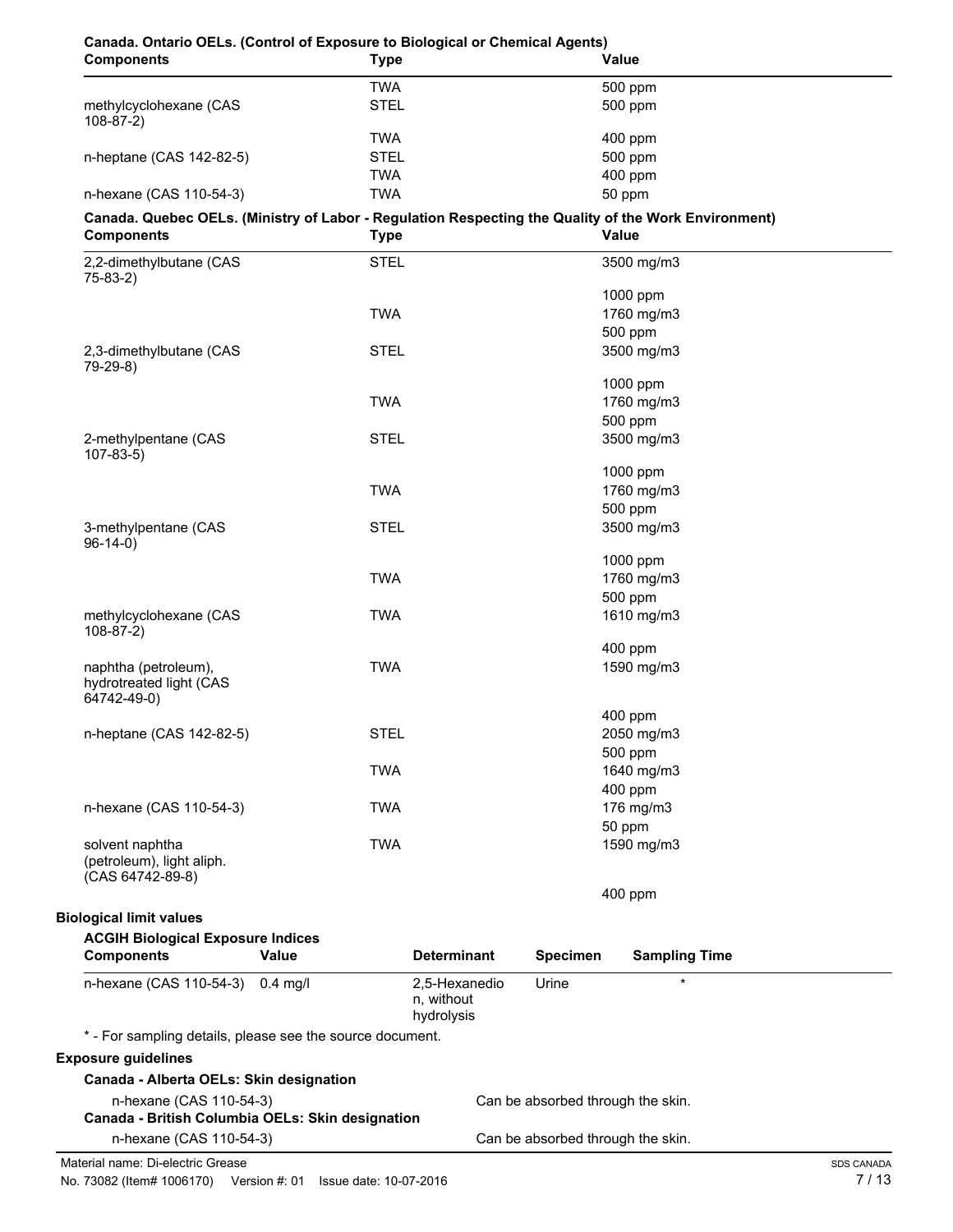| Canada - Manitoba OELs: Skin designation                                                                                                                                                                                                                                                                                                    |                                                                                                                                                                                                                                                                                                                                                                                                                                                                                                    |  |
|---------------------------------------------------------------------------------------------------------------------------------------------------------------------------------------------------------------------------------------------------------------------------------------------------------------------------------------------|----------------------------------------------------------------------------------------------------------------------------------------------------------------------------------------------------------------------------------------------------------------------------------------------------------------------------------------------------------------------------------------------------------------------------------------------------------------------------------------------------|--|
| n-hexane (CAS 110-54-3)<br>Canada - Ontario OELs: Skin designation                                                                                                                                                                                                                                                                          | Can be absorbed through the skin.                                                                                                                                                                                                                                                                                                                                                                                                                                                                  |  |
| n-hexane (CAS 110-54-3)                                                                                                                                                                                                                                                                                                                     | Can be absorbed through the skin.                                                                                                                                                                                                                                                                                                                                                                                                                                                                  |  |
| Canada - Quebec OELs: Skin designation                                                                                                                                                                                                                                                                                                      |                                                                                                                                                                                                                                                                                                                                                                                                                                                                                                    |  |
| n-hexane (CAS 110-54-3)<br>Canada - Saskatchewan OELs: Skin designation                                                                                                                                                                                                                                                                     | Can be absorbed through the skin.                                                                                                                                                                                                                                                                                                                                                                                                                                                                  |  |
| n-hexane (CAS 110-54-3)<br>US ACGIH Threshold Limit Values: Skin designation                                                                                                                                                                                                                                                                | Can be absorbed through the skin.                                                                                                                                                                                                                                                                                                                                                                                                                                                                  |  |
| n-hexane (CAS 110-54-3)                                                                                                                                                                                                                                                                                                                     | Can be absorbed through the skin.                                                                                                                                                                                                                                                                                                                                                                                                                                                                  |  |
| Appropriate engineering<br>controls                                                                                                                                                                                                                                                                                                         | Good general ventilation (typically 10 air changes per hour) should be used. Ventilation rates<br>should be matched to conditions. If applicable, use process enclosures, local exhaust ventilation,<br>or other engineering controls to maintain airborne levels below recommended exposure limits. If<br>exposure limits have not been established, maintain airborne levels to an acceptable level. Eye<br>wash facilities and emergency shower should be available when handling this product. |  |
|                                                                                                                                                                                                                                                                                                                                             | Individual protection measures, such as personal protective equipment                                                                                                                                                                                                                                                                                                                                                                                                                              |  |
| <b>Eye/face protection</b>                                                                                                                                                                                                                                                                                                                  | Wear safety glasses with side shields (or goggles).                                                                                                                                                                                                                                                                                                                                                                                                                                                |  |
| <b>Skin protection</b>                                                                                                                                                                                                                                                                                                                      |                                                                                                                                                                                                                                                                                                                                                                                                                                                                                                    |  |
| <b>Hand protection</b>                                                                                                                                                                                                                                                                                                                      | Wear protective gloves such as: Nitrile. Polyvinyl alcohol (PVA). Viton®.                                                                                                                                                                                                                                                                                                                                                                                                                          |  |
| Other                                                                                                                                                                                                                                                                                                                                       | Wear appropriate chemical resistant clothing.                                                                                                                                                                                                                                                                                                                                                                                                                                                      |  |
| <b>Respiratory protection</b>                                                                                                                                                                                                                                                                                                               | If engineering controls are not feasible or if exposure exceeds the applicable exposure limits, use a<br>NIOSH-approved cartridge respirator with an organic vapor cartridge. Use a self-contained<br>breathing apparatus in confined spaces and for emergencies. Air monitoring is needed to<br>determine actual employee exposure levels.                                                                                                                                                        |  |
| <b>Thermal hazards</b>                                                                                                                                                                                                                                                                                                                      | Wear appropriate thermal protective clothing, when necessary.                                                                                                                                                                                                                                                                                                                                                                                                                                      |  |
| When using, do not eat, drink or smoke. When using do not smoke. Always observe good<br><b>General hygiene</b><br>personal hygiene measures, such as washing after handling the material and before eating,<br>considerations<br>drinking, and/or smoking. Routinely wash work clothing and protective equipment to remove<br>contaminants. |                                                                                                                                                                                                                                                                                                                                                                                                                                                                                                    |  |

# **9. Physical and chemical properties**

| Appearance                                        |                                                   |
|---------------------------------------------------|---------------------------------------------------|
| <b>Physical state</b>                             | Liquid.                                           |
| Form                                              | Liquid. Aerosol.                                  |
| Color                                             | Translucent. Opaque.                              |
| Odor                                              | Solvent.                                          |
| Odor threshold                                    | Not available.                                    |
| рH                                                | Not available.                                    |
| Melting point/freezing point                      | -244.7 $\degree$ F (-153.7 $\degree$ C) estimated |
| Initial boiling point and boiling<br>range        | 118.4 $\degree$ F (48 $\degree$ C) estimated      |
| <b>Flash point</b>                                | < 20 °F (< -6.7 °C) Tag Closed Cup                |
| <b>Evaporation rate</b>                           | Fast.                                             |
| Flammability (solid, gas)                         | Not available.                                    |
| Upper/lower flammability or explosive limits      |                                                   |
| <b>Flammability limit - lower</b><br>(%)          | 1 % estimated                                     |
| <b>Flammability limit - upper</b><br>$(\%)$       | 8 % estimated                                     |
| Vapor pressure                                    | 1528.1 hPa estimated                              |
| <b>Vapor density</b>                              | $> 1$ (air = 1)                                   |
| <b>Relative density</b>                           | 0.66 estimated                                    |
| Solubility(ies)                                   |                                                   |
| Solubility (water)                                | Negligible.                                       |
| <b>Partition coefficient</b><br>(n-octanol/water) | Not available.                                    |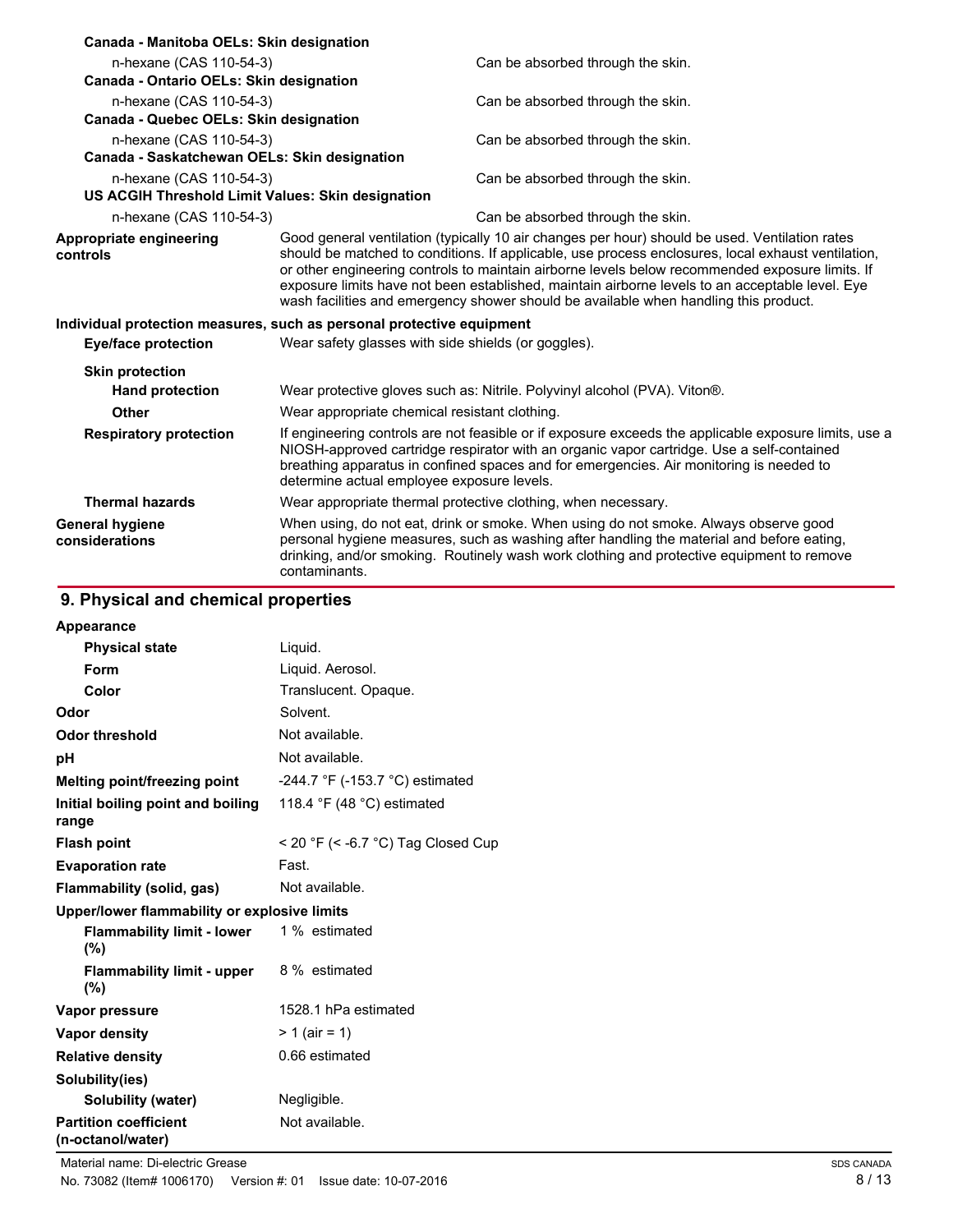| <b>Auto-ignition temperature</b> | 489.2 °F (254 °C) estimated                                                                   |  |  |
|----------------------------------|-----------------------------------------------------------------------------------------------|--|--|
| Decomposition temperature        | Not available.                                                                                |  |  |
| <b>Viscosity</b>                 | Not available.                                                                                |  |  |
| <b>Other information</b>         |                                                                                               |  |  |
| <b>Percent volatile</b>          | 90.1%                                                                                         |  |  |
| 10. Stability and reactivity     |                                                                                               |  |  |
| <b>Reactivity</b>                | The product is stable and non-reactive under normal conditions of use, storage and transport. |  |  |
| <b>Chemical stability</b>        | Material is stable under normal conditions.                                                   |  |  |
| <b>Possibility of hazardous</b>  | No dangerous reaction known under conditions of normal use.                                   |  |  |

| reactions                                  |                                                                          |
|--------------------------------------------|--------------------------------------------------------------------------|
| <b>Conditions to avoid</b>                 | Heat, flames and sparks.                                                 |
| Incompatible materials                     | Strong reducing agents. Strong acids. Strong bases. Halogens. Peroxides. |
| <b>Hazardous decomposition</b><br>products | Carbon oxides. Hydrocarbons.                                             |

# **11. Toxicological information**

| Information on likely routes of exposure                                           |                                                                                                                                                                                                                                                                       |  |  |
|------------------------------------------------------------------------------------|-----------------------------------------------------------------------------------------------------------------------------------------------------------------------------------------------------------------------------------------------------------------------|--|--|
| <b>Inhalation</b>                                                                  | May cause drowsiness and dizziness. Headache. Nausea, vomiting.                                                                                                                                                                                                       |  |  |
| <b>Skin contact</b>                                                                | Causes skin irritation.                                                                                                                                                                                                                                               |  |  |
| Eye contact                                                                        | Causes eye irritation.                                                                                                                                                                                                                                                |  |  |
| Ingestion                                                                          | Droplets of the product aspirated into the lungs through ingestion or vomiting may cause a serious<br>chemical pneumonia.                                                                                                                                             |  |  |
| Symptoms related to the<br>physical, chemical and<br>toxicological characteristics | Aspiration may cause pulmonary edema and pneumonitis. May cause drowsiness and dizziness.<br>Headache. Nausea, vomiting. Irritation of eyes. Exposed individuals may experience eye tearing,<br>redness, and discomfort. Skin irritation. May cause redness and pain. |  |  |

#### **Information on toxicological effects**

| <b>Acute toxicity</b>                                    | May be fatal if swallowed and enters airways.          |                      |  |  |  |
|----------------------------------------------------------|--------------------------------------------------------|----------------------|--|--|--|
| <b>Components</b>                                        | <b>Species</b>                                         | <b>Test Results</b>  |  |  |  |
|                                                          | 3-methylhexane (CAS 589-34-4)                          |                      |  |  |  |
| <b>Acute</b>                                             |                                                        |                      |  |  |  |
| <b>Dermal</b>                                            |                                                        |                      |  |  |  |
| LD50                                                     | Rabbit                                                 | > 2000 mg/kg         |  |  |  |
| Oral                                                     |                                                        |                      |  |  |  |
| LD50                                                     | Rat                                                    | > 2000 mg/kg         |  |  |  |
|                                                          | heptane, branched, cyclic and linear (CAS 426260-76-6) |                      |  |  |  |
| <b>Acute</b>                                             |                                                        |                      |  |  |  |
| <b>Dermal</b>                                            |                                                        |                      |  |  |  |
| LD50                                                     | Rabbit                                                 | > 2000 mg/kg         |  |  |  |
| Inhalation                                               |                                                        |                      |  |  |  |
| LC50                                                     | Rat                                                    | $> 60$ mg/l, 4 hours |  |  |  |
| Oral                                                     |                                                        |                      |  |  |  |
| LD50                                                     | Rat                                                    | > 5000 mg/kg         |  |  |  |
| methylcyclohexane (CAS 108-87-2)                         |                                                        |                      |  |  |  |
| <b>Acute</b>                                             |                                                        |                      |  |  |  |
| <b>Dermal</b>                                            |                                                        |                      |  |  |  |
| LD50                                                     | Rabbit                                                 | > 2000 mg/kg         |  |  |  |
| naphtha (petroleum), hydrotreated light (CAS 64742-49-0) |                                                        |                      |  |  |  |
| <b>Acute</b>                                             |                                                        |                      |  |  |  |
| <b>Dermal</b>                                            |                                                        |                      |  |  |  |
| LD50                                                     | Rabbit                                                 | > 2000 mg/kg         |  |  |  |
|                                                          |                                                        |                      |  |  |  |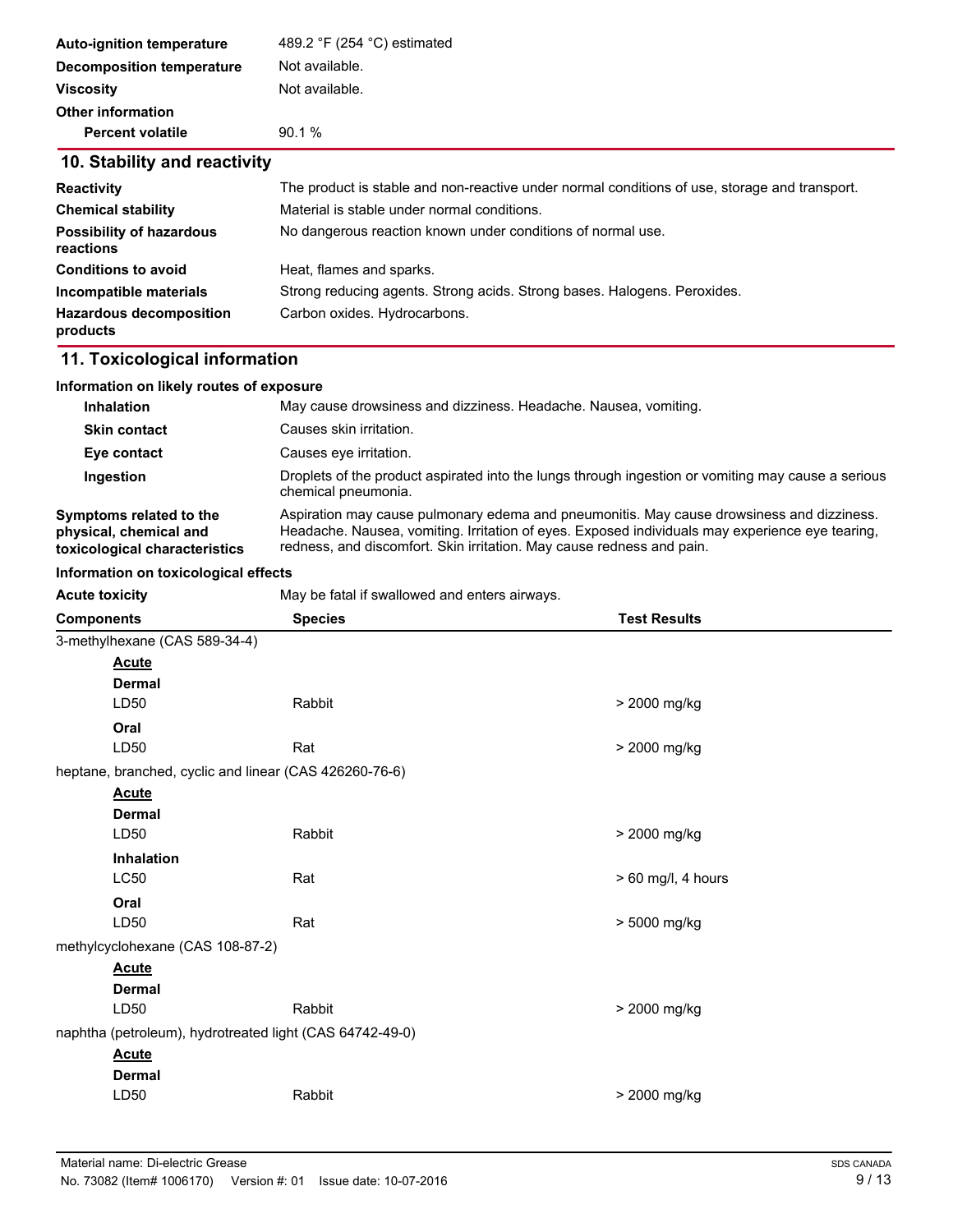| <b>Components</b>                                          | <b>Species</b>                                                                                                      | <b>Test Results</b> |
|------------------------------------------------------------|---------------------------------------------------------------------------------------------------------------------|---------------------|
| n-heptane (CAS 142-82-5)                                   |                                                                                                                     |                     |
| <b>Acute</b>                                               |                                                                                                                     |                     |
| <b>Dermal</b>                                              |                                                                                                                     |                     |
| LD50                                                       | Rabbit                                                                                                              | 3000 mg/kg          |
| n-hexane (CAS 110-54-3)                                    |                                                                                                                     |                     |
| <u>Acute</u>                                               |                                                                                                                     |                     |
| <b>Dermal</b>                                              |                                                                                                                     |                     |
| LD50                                                       | Rabbit                                                                                                              | > 1300 mg/kg        |
| Oral                                                       |                                                                                                                     |                     |
| LD50                                                       | Rat                                                                                                                 | 15840 mg/kg         |
| solvent naphtha (petroleum), light aliph. (CAS 64742-89-8) |                                                                                                                     |                     |
| <b>Acute</b>                                               |                                                                                                                     |                     |
| <b>Dermal</b>                                              |                                                                                                                     |                     |
| LD50                                                       | Rabbit                                                                                                              | > 2000 mg/kg        |
|                                                            | * Estimates for product may be based on additional component data not shown.                                        |                     |
| <b>Skin corrosion/irritation</b>                           | Causes skin irritation.                                                                                             |                     |
| Serious eye damage/eye<br>irritation                       | Causes eye irritation.                                                                                              |                     |
| <b>Respiratory sensitization</b>                           | Not a respiratory sensitizer.                                                                                       |                     |
| <b>Skin sensitization</b>                                  | This product is not expected to cause skin sensitization.                                                           |                     |
| <b>Germ cell mutagenicity</b>                              | No data available to indicate product or any components present at greater than 0.1% are<br>mutagenic or genotoxic. |                     |
| Carcinogenicity                                            | No data available to indicate product or any components present at greater than 0.1% are<br>carcinogenic.           |                     |
| <b>Reproductive toxicity</b>                               | Suspected of damaging fertility.                                                                                    |                     |
| Specific target organ toxicity -<br>single exposure        | May cause drowsiness and dizziness.                                                                                 |                     |
| Specific target organ toxicity -<br>repeated exposure      | Not classified.                                                                                                     |                     |
| <b>Aspiration hazard</b>                                   | May be fatal if swallowed and enters airways.                                                                       |                     |
| 12. Ecological information                                 |                                                                                                                     |                     |
| <b>Ecotoxicity</b>                                         | Very toxic to aquatic life with long lasting effects.                                                               |                     |
| Components                                                 | <b>Species</b>                                                                                                      | <b>Test Results</b> |
| 2-methvlpentane (CAS 107-83-5)                             |                                                                                                                     |                     |

| ominininin                                               |             | ONGCIGS                         | 1691 INGSUILS         |  |
|----------------------------------------------------------|-------------|---------------------------------|-----------------------|--|
| 2-methylpentane (CAS 107-83-5)                           |             |                                 |                       |  |
| <b>Aquatic</b>                                           |             |                                 |                       |  |
| Acute                                                    |             |                                 |                       |  |
| Crustacea                                                | EC50        | Daphnia                         | 1 - 10 mg/l, 48 hours |  |
| Fish                                                     | <b>LC50</b> | Fish                            | 1 - 10 mg/l, 96 hours |  |
| heptane, branched, cyclic and linear (CAS 426260-76-6)   |             |                                 |                       |  |
| <b>Aquatic</b>                                           |             |                                 |                       |  |
| Acute                                                    |             |                                 |                       |  |
| Crustacea                                                | EC50        | Water flea (Daphnia magna)      | 1.5 mg/l, 48 hours    |  |
| methylcyclohexane (CAS 108-87-2)                         |             |                                 |                       |  |
| <b>Aquatic</b>                                           |             |                                 |                       |  |
| Fish                                                     | <b>LC50</b> | Striped bass (Morone saxatilis) | 5.8 mg/l, 96 hours    |  |
| naphtha (petroleum), hydrotreated light (CAS 64742-49-0) |             |                                 |                       |  |
| <b>Aquatic</b>                                           |             |                                 |                       |  |
| Acute                                                    |             |                                 |                       |  |
| Crustacea                                                | EC50        | Daphnia                         | 1 - 10 mg/l, 48 hours |  |
| Fish                                                     | <b>LC50</b> | Fish                            | 1 - 10 mg/l, 96 hours |  |
|                                                          |             |                                 |                       |  |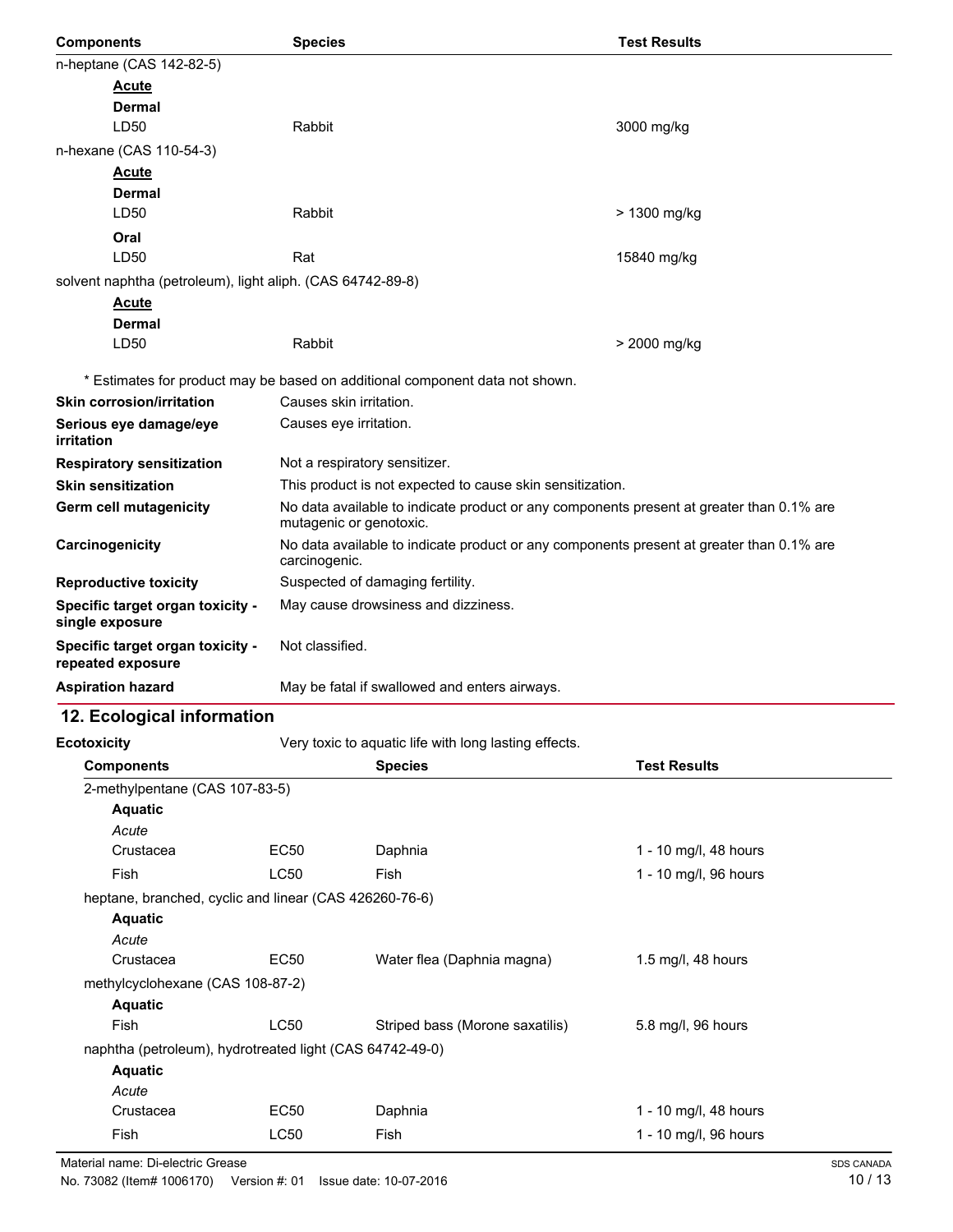| <b>Components</b>                                          |                    | <b>Species</b>                                                                                                                                                                                      | <b>Test Results</b>        |
|------------------------------------------------------------|--------------------|-----------------------------------------------------------------------------------------------------------------------------------------------------------------------------------------------------|----------------------------|
| n-heptane (CAS 142-82-5)                                   |                    |                                                                                                                                                                                                     |                            |
| <b>Aquatic</b>                                             |                    |                                                                                                                                                                                                     |                            |
| Acute                                                      |                    |                                                                                                                                                                                                     |                            |
| Crustacea                                                  | <b>EC50</b>        | Water flea (Daphnia magna)                                                                                                                                                                          | 1.5 mg/l, 48 hours         |
| Fish                                                       | LC50               | Fathead minnow (Pimephales promelas) 2.1 - 2.98 mg/l, 96 hours                                                                                                                                      |                            |
| n-hexane (CAS 110-54-3)                                    |                    |                                                                                                                                                                                                     |                            |
| <b>Aquatic</b>                                             |                    |                                                                                                                                                                                                     |                            |
| Fish                                                       | LC50               | Fathead minnow (Pimephales promelas) 2.101 - 2.981 mg/l, 96 hours                                                                                                                                   |                            |
| polydimethylsiloxane (CAS 63148-62-9)                      |                    |                                                                                                                                                                                                     |                            |
| <b>Aquatic</b>                                             |                    |                                                                                                                                                                                                     |                            |
| Fish                                                       | LC50               | Channel catfish (Ictalurus punctatus)                                                                                                                                                               | 2.36 - 4.15 mg/l, 96 hours |
| solvent naphtha (petroleum), light aliph. (CAS 64742-89-8) |                    |                                                                                                                                                                                                     |                            |
| <b>Aquatic</b>                                             |                    |                                                                                                                                                                                                     |                            |
| Fish                                                       | LC50               | Rainbow trout, donaldson trout<br>(Oncorhynchus mykiss)                                                                                                                                             | 8.8 mg/l, 96 hours         |
|                                                            |                    |                                                                                                                                                                                                     | 8.8 mg/l, 96 hours         |
| Acute                                                      |                    |                                                                                                                                                                                                     |                            |
| Crustacea                                                  | EC50               | Water flea (Daphnia magna)                                                                                                                                                                          | 1.5 mg/l, 48 hours         |
|                                                            |                    | * Estimates for product may be based on additional component data not shown.                                                                                                                        |                            |
| <b>Persistence and degradability</b>                       |                    | No data is available on the degradability of this product.                                                                                                                                          |                            |
| <b>Bioaccumulative potential</b>                           |                    |                                                                                                                                                                                                     |                            |
| Partition coefficient n-octanol / water (log Kow)          |                    |                                                                                                                                                                                                     |                            |
| 2,2-dimethylbutane                                         |                    | 3.82                                                                                                                                                                                                |                            |
| 2,3-dimethylbutane                                         |                    | 3.42                                                                                                                                                                                                |                            |
| 2-methylpentane                                            |                    | 3.74                                                                                                                                                                                                |                            |
| 3-methylpentane<br>methylcyclohexane                       |                    | 3.6<br>3.61                                                                                                                                                                                         |                            |
| n-heptane                                                  |                    | 4.66                                                                                                                                                                                                |                            |
| n-hexane                                                   |                    | 3.9                                                                                                                                                                                                 |                            |
| <b>Bioconcentration factor (BCF)</b>                       |                    |                                                                                                                                                                                                     |                            |
| naphtha (petroleum), hydrotreated light                    |                    | $10 - 25000$                                                                                                                                                                                        |                            |
| Mobility in soil                                           | No data available. |                                                                                                                                                                                                     |                            |
| Other adverse effects                                      | potential.         | The product contains volatile organic compounds which have a photochemical ozone creation                                                                                                           |                            |
| 13. Disposal considerations                                |                    |                                                                                                                                                                                                     |                            |
| Disposal of waste from<br>residues / unused products       |                    | Contents under pressure. Do not puncture, incinerate or crush. Empty container can be recycled.<br>Do not contaminate ponds, waterways or ditches with chemical or used container. Dispose of       |                            |
|                                                            |                    | contents/container in accordance with local/regional/national regulations.<br>Dispose in accordance with all applicable regulations.                                                                |                            |
| <b>Local disposal regulations</b>                          |                    |                                                                                                                                                                                                     |                            |
| Hazardous waste code                                       | Not regulated.     |                                                                                                                                                                                                     |                            |
| Contaminated packaging                                     | disposal.          | Since emptied containers may retain product residue, follow label warnings even after container is<br>emptied. Empty containers should be taken to an approved waste handling site for recycling or |                            |
| 14. Transport information                                  |                    |                                                                                                                                                                                                     |                            |
| TDG                                                        |                    |                                                                                                                                                                                                     |                            |
| UN number                                                  | UN1950             |                                                                                                                                                                                                     |                            |
|                                                            |                    |                                                                                                                                                                                                     |                            |

| UN number                    | UN 1950                                                                                              |
|------------------------------|------------------------------------------------------------------------------------------------------|
| UN proper shipping name      | AEROSOLS, flammable, Limited Quantity                                                                |
| Transport hazard class(es)   |                                                                                                      |
| <b>Class</b>                 | 2.1                                                                                                  |
| <b>Subsidiary risk</b>       | $\overline{\phantom{0}}$                                                                             |
| Packing group                | Not applicable.                                                                                      |
| <b>Environmental hazards</b> | No.                                                                                                  |
|                              | Special precautions for user Read safety instructions, SDS and emergency procedures before handling. |
|                              |                                                                                                      |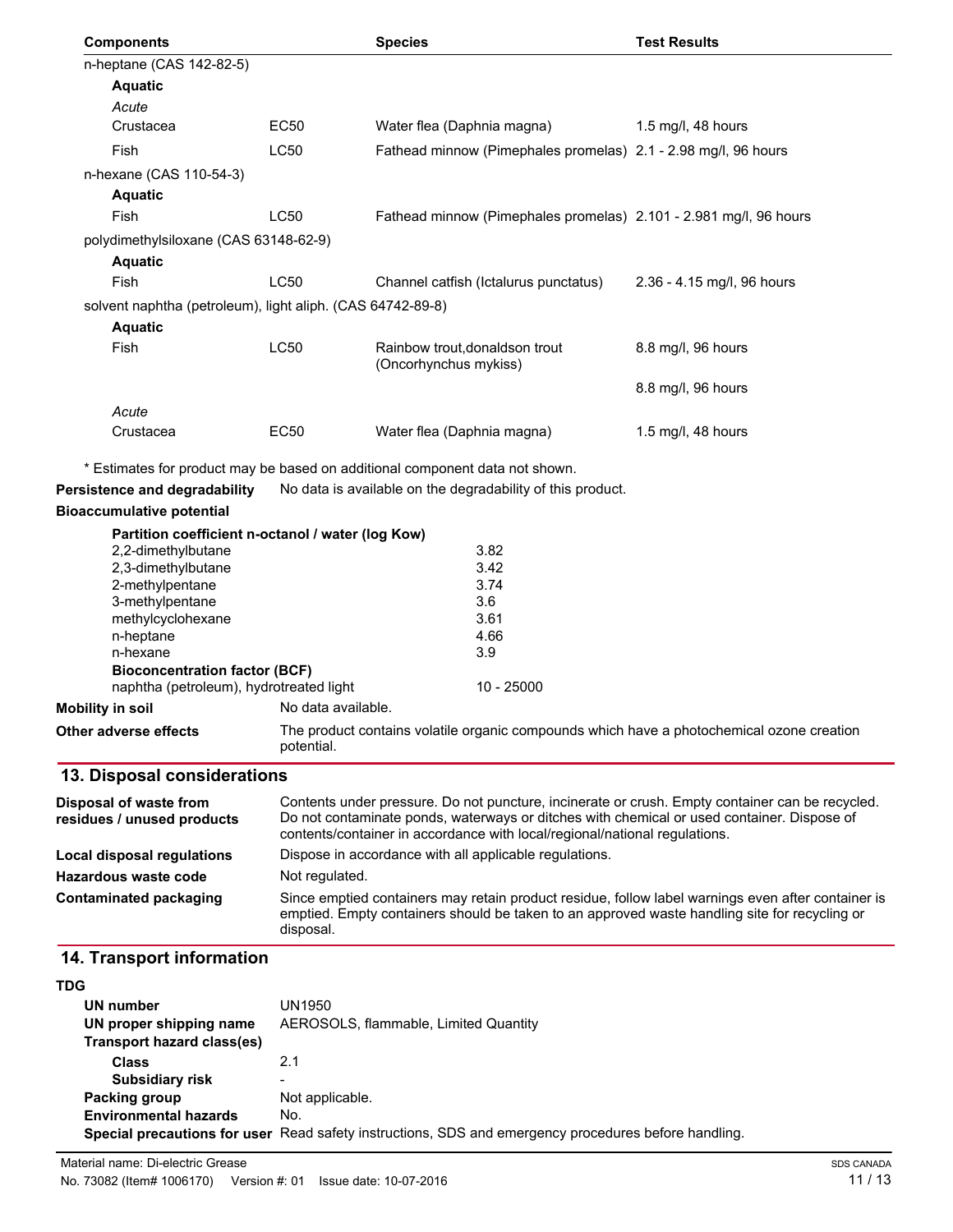|             | <b>Special provisions</b>                                                      | 80                                                                                                          |
|-------------|--------------------------------------------------------------------------------|-------------------------------------------------------------------------------------------------------------|
| <b>IATA</b> |                                                                                |                                                                                                             |
|             | <b>UN number</b>                                                               | <b>UN1950</b>                                                                                               |
|             | UN proper shipping name                                                        | Aerosols, flammable, Limited Quantity                                                                       |
|             | <b>Transport hazard class(es)</b>                                              |                                                                                                             |
|             | Class                                                                          | 2.1                                                                                                         |
|             | <b>Subsidiary risk</b>                                                         |                                                                                                             |
|             | <b>Packing group</b>                                                           | Not applicable.                                                                                             |
|             | <b>Environmental hazards</b>                                                   | No.                                                                                                         |
|             | <b>ERG Code</b>                                                                | 101                                                                                                         |
|             |                                                                                | <b>Special precautions for user</b> Read safety instructions, SDS and emergency procedures before handling. |
|             | <b>Other information</b>                                                       |                                                                                                             |
|             | Passenger and cargo<br>aircraft                                                | Allowed with restrictions.                                                                                  |
|             | Cargo aircraft only                                                            | Allowed with restrictions.                                                                                  |
| <b>IMDG</b> |                                                                                |                                                                                                             |
|             | <b>UN number</b>                                                               | UN1950                                                                                                      |
|             | UN proper shipping name                                                        | AEROSOLS, LIMITED QUANTITY                                                                                  |
|             | <b>Transport hazard class(es)</b>                                              |                                                                                                             |
|             | <b>Class</b>                                                                   | $\overline{2}$                                                                                              |
|             | <b>Subsidiary risk</b>                                                         |                                                                                                             |
|             | <b>Packing group</b>                                                           | Not applicable.                                                                                             |
|             | <b>Environmental hazards</b>                                                   |                                                                                                             |
|             | <b>Marine pollutant</b>                                                        | No.                                                                                                         |
|             | EmS                                                                            | Not available.                                                                                              |
|             |                                                                                | Special precautions for user Read safety instructions, SDS and emergency procedures before handling.        |
|             | Transport in bulk according to<br>Annex II of MARPOL 73/78 and<br>the IBC Code | Not established.                                                                                            |

### **15. Regulatory information**

#### **Canadian regulations**

**Canada. Excluded VOCs. Guidelines for Volatile Organic Compounds in Consumer Products. CEPA 1999. Environment Canada, as amended** polydimethylsiloxane (CAS 63148-62-9)

**Controlled Drugs and Substances Act**

Not regulated.

**Export Control List (CEPA 1999, Schedule 3)**

Not listed.

**Greenhouse Gases**

Not listed.

**Precursor Control Regulations**

Not regulated.

**International regulations**

**Stockholm Convention**

Not applicable.

**Rotterdam Convention**

Not applicable.

**Kyoto protocol**

Not applicable.

**Montreal Protocol**

Not applicable.

**Basel Convention**

Not applicable.